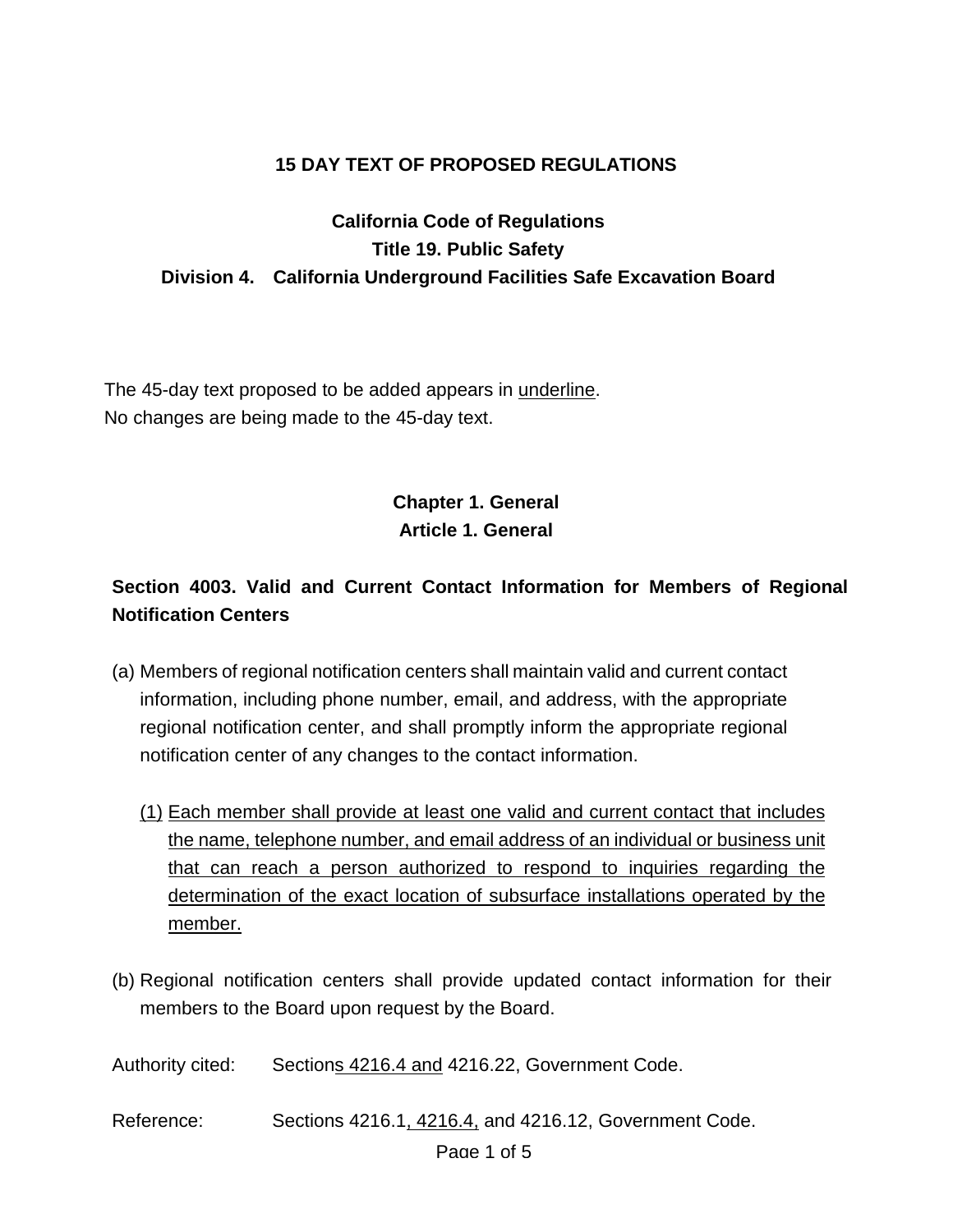### **Chapter 4. Area of Continual Excavation Article 1. General**

#### **Section 4305. Persons Eligible to Work Under a Continual Excavation Ticket**

An excavator who contacts a regional notification center to request a continual excavation ticket shall communicate information about the extent of the area of excavation, the location of subsurface infrastructure within the area of continual excavation, and the type of work described within the continual excavation ticket to all workers, including any subcontractors, authorized by the excavator to perform work within the area of continual excavation.

#### Authority cited: Sections 4216.10, 4216.11 and 4216.22, Government Code.

References: Sections 4216.10 and 4216.12, Government Code.

#### **Section 4310. Continual Excavation Ticket Renewal Reminder Notifications**

- (a) In response to a request from an excavator for a continual excavation ticket, a regional notification center shall provide the excavator with a continual excavation ticket and information or tools to assist the excavator with renewing the ticket.
- (b) (1) If the excavator requesting a continual excavation ticket has provided electronic contact information to the regional notification center and the excavator has granted the regional notification center permission to use the electronic contact information to provide a reminder notification in advance of ticket expiration, the regional notification center shall use the excavator's electronic contact information to provide one or more notifications to the excavator as a reminder to alert the excavator of the need to renew the ticket.
	- (2) At least one reminder notification shall be sent no earlier than two months before ticket expiration and no later than ten days prior to ticket expiration. The reminder notification shall include the continual excavation ticket number and expiration date of the ticket. The reminder notification may include a hyperlink or other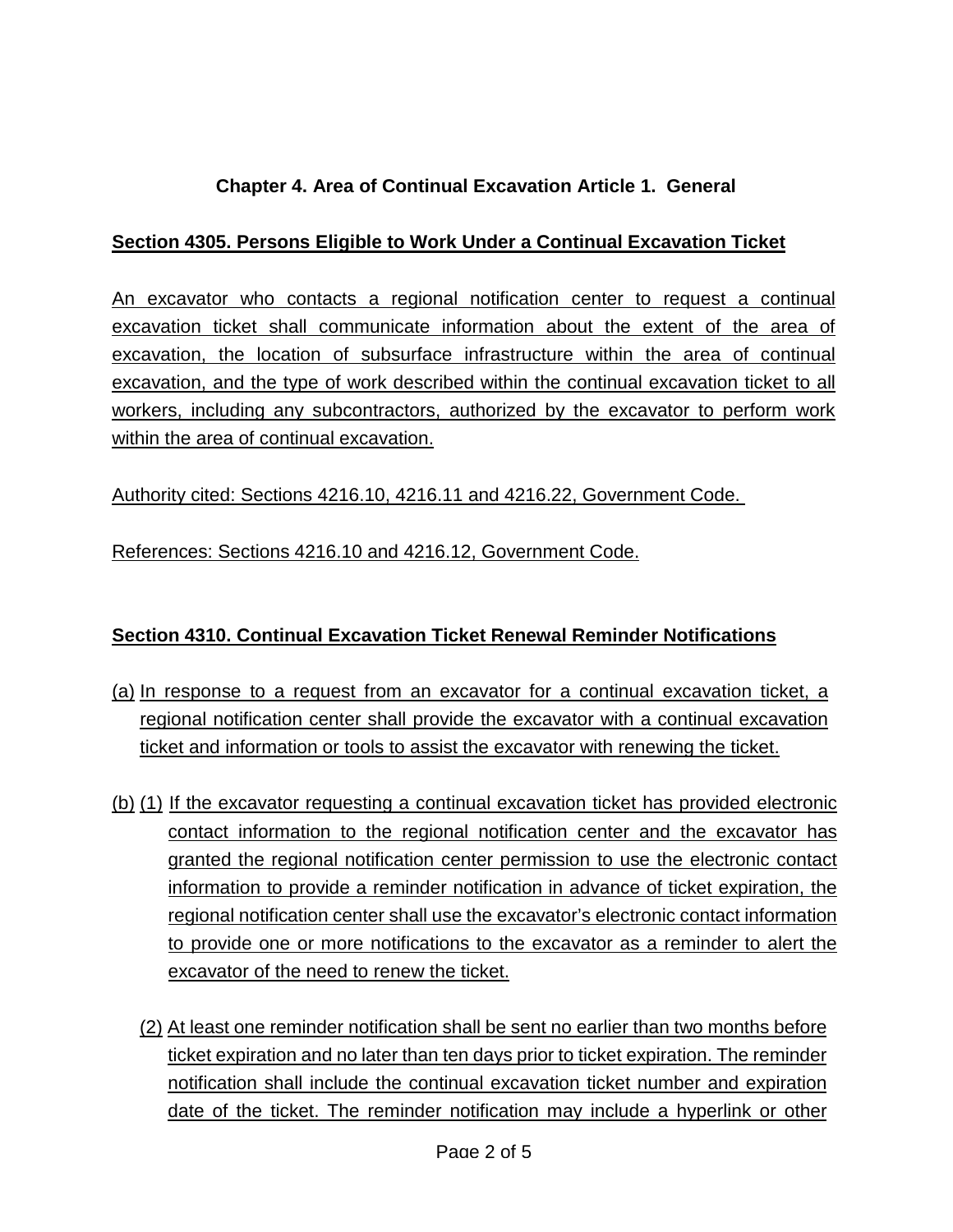means by which the excavator may access a portal for electronic ticket renewal.

(c) For the purposes of this section "electronic contact information" means an email address, a short message service (SMS) number, or another means of electronic communication offered by a regional notification center.

Authority cited: Sections 4216.10, 4216.11, and 4216.22, Government Code.

Reference: Sections 4216.10 and 4216.12, Government Code.

## **Section 4345. Onsite Meeting and Plan Following Renewal of a Continual Excavation Ticket Near High Priority Subsurface Installations**

An excavator may continue excavation pursuant to an Area of Continual Excavation Agreement (Agricultural Operations) or an Area of Continual Excavation Agreement (Flood Control Facilities) for thirty days following the renewal of a continual excavation ticket to allow the excavator and the operator of the high priority subsurface installation to set up an onsite meeting at a mutually agreed upon time to renew or to develop and agree to a new area of continual excavation plan pursuant to Section 4351 or Section 4361.

Authority cited: Sections 4216.11 and 4216.22, Government Code.

Reference: Sections 4216.10, 4216.11, and 4216.12, Government Code.

## **Chapter 5. Pre-Excavation Responsibilities Article 1. Responsibilities of Excavators**

# **Section 4401. Valid and Current Contact Information for Excavators Using the Regional Notification Centers**

(a) When notifying a regional notification center of intent to excavate pursuant to Government Code section 4216.2, subdivision (b) or Government Code section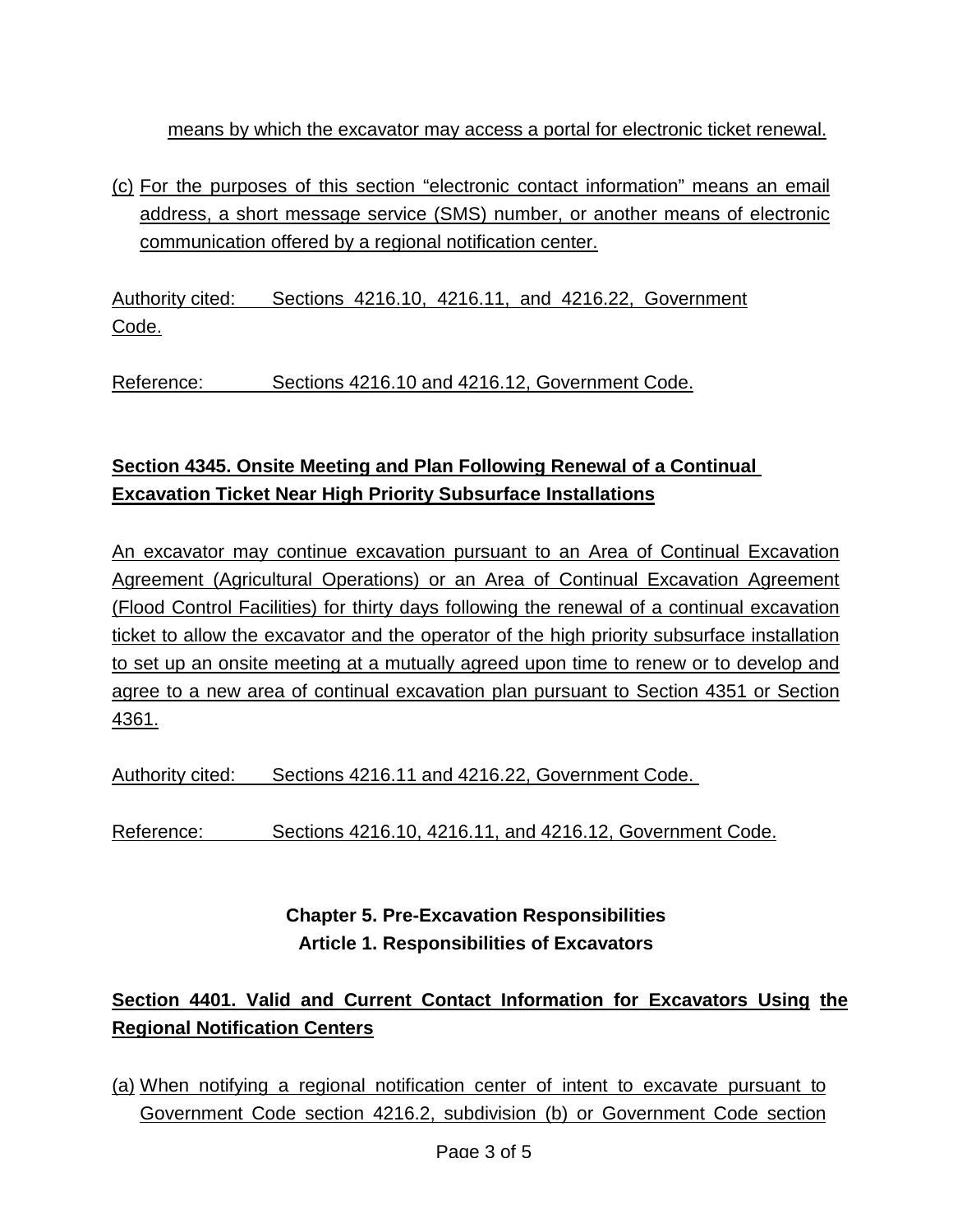4216.10, subdivision (a), an excavator shall provide the contact information of a person knowledgeable in the proposed excavation activities so that an operator may contact the person regarding excavation activities that may occur around subsurface installations in the area of proposed excavation.

- (1) The contact information shall include a name, telephone number, and an email address.
- (2) The contact information shall be accurate during the period in which the ticket is valid. If either the person knowledgeable in the proposed excavation activities or the contact information for the person knowledgeable in the proposed excavation activities changes during the period in which the ticket is valid, the excavator shall provide updated contact information to the regional notification center.

Authority cited: Sections 4216.11 and 4216.22, Government Code.

Reference: Sections 4216.2, 4216.3, 4216.11, and 4216.12, Government Code.

## **Section 4501. Use of Equipment Other Than Hand Tools to Determine the Exact Location of a Subsurface Installation**

- (a) An excavator may use equipment other than hand tools within the tolerance zone of a subsurface installation for the purpose of determining the exact location of the subsurface installation if all of the following conditions are satisfied:
	- (1) The operator has responded to the excavator with a locate and field mark as provided in Government Code section 4216.3, subdivision (a)(1)(A)(i).
	- (2) The equipment conforms to the requirements as specified in subdivision (b) and has not been modified to function outside those requirements.
	- (3) The field mark does not indicate a subsurface installation type classified under the orange category of the "Guidelines for Operator Facility Field Delineation" in Appendix B of the most recent version of the Best Practices Guide of the Common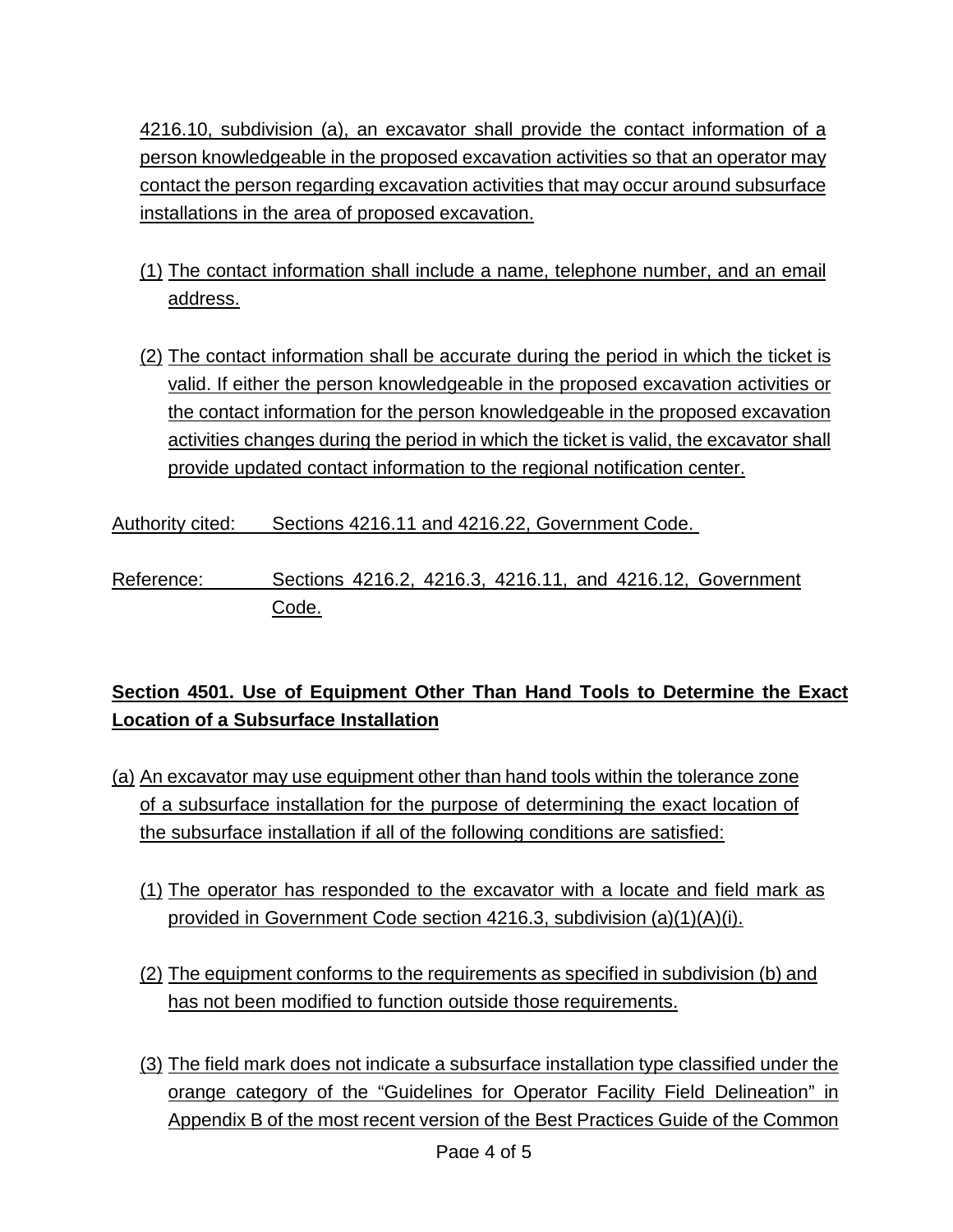Ground Alliance and in conformance with the uniform color code of the American Public Works Association.

- (4) The field mark as identified using abbreviations in the "Guidelines for Operator Facility Field Delineation" in Appendix B of the most recent version of the Best Practices Guide of the Common Ground Alliance does not indicate street lighting or traffic signal.
- (5) The excavator has classified the soil within the tolerance zone as Type A or Type B, as provided in Appendix A of Section 1541.1 of Title 8.
- (b) An excavator may use equipment other than hand tools within the tolerance zone of a subsurface installation for the purpose of determining the exact location of a subsurface installation consistent with the requirements of subdivision (a) if the equipment and the equipment's manner of use conform to the following requirements:
	- (1) Equipment configuration and specifications:
		- (A) The tool shall be a handheld percussive pneumatic, electric, or hydraulic hammer that drives a bit.
		- (B) The tool weight without accessory shall not exceed 40 lbs.
		- (C) The bit used shall be no less than 4 inches wide, have a rounded edge, and present no sharp surfaces.
	- (2) Manner of equipment use:
		- (A) The equipment must be used according to the manufacturer's instructions.
		- (B) The bit edge shall be placed parallel, not perpendicular, to the orientation of the subsurface installation as indicated by the field mark.

(c) An excavator shall request consultation with the operator of the subsurface